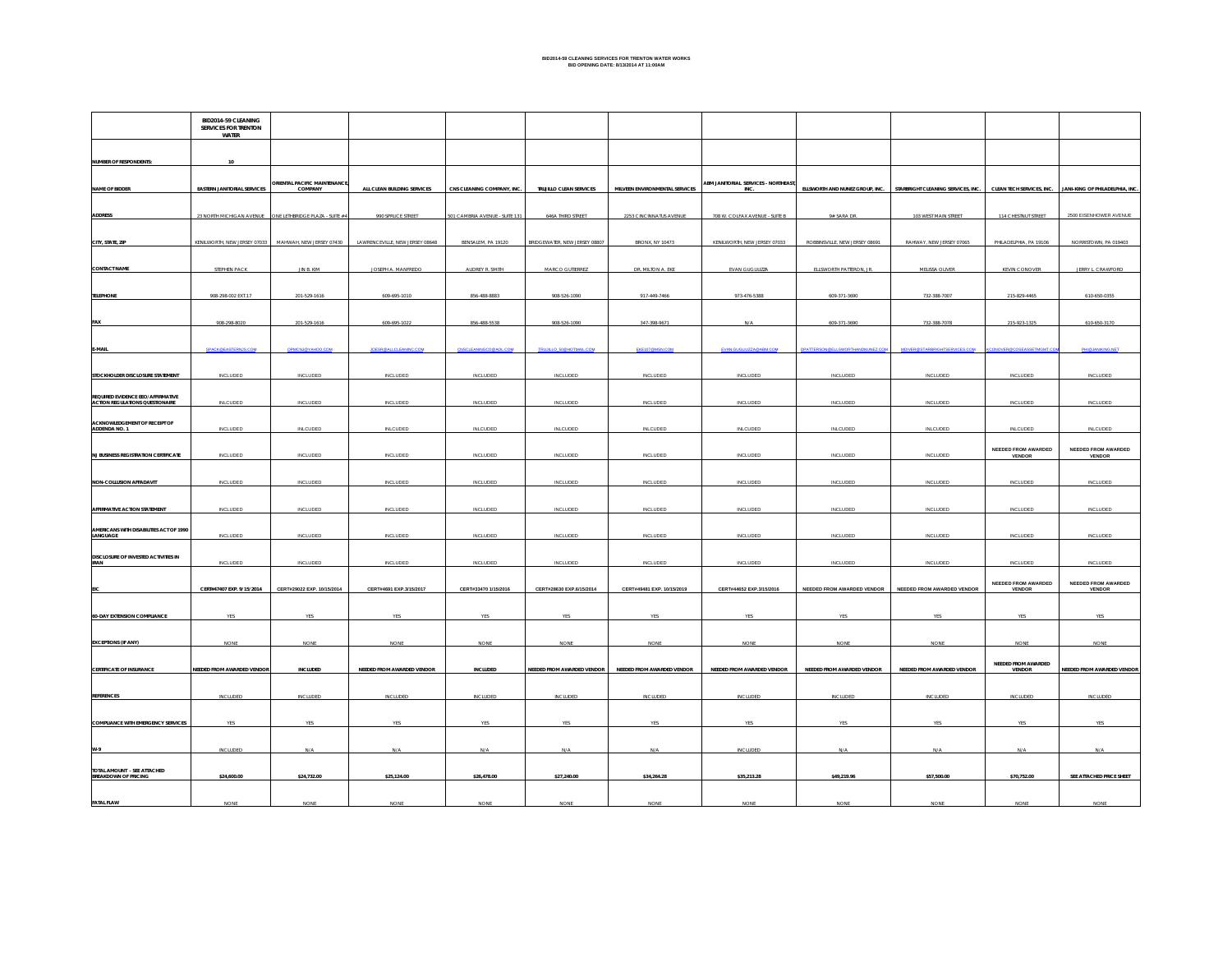THE UNDERSIGNED PROPOSES TO FURNISH CLEANING SERVICES FOR THE CITY OF TRENTON WATER WORKS AT ITS DISTRIBUTION COMPLEX LOCATED AT COURTLAND STREET AND MULBERRY STREET IN THE CITY OF TRENTON.

| TASKS                                                                                                         | <b>UNIT PRICE</b> | <b>UNITS</b> | <b>TOTAL BID</b><br><b>PRICE</b> |
|---------------------------------------------------------------------------------------------------------------|-------------------|--------------|----------------------------------|
| PRICE PER DAY FOR DAILY, WEEKLY AND<br>MONTHLY DUTIES FOR SECTIONS I, II, III AND<br>1V                       | \$64.50           | X252<br>days | \$16,954.06                      |
| PRICE FOR STEAM CLEANING THE CARPETED<br><b>FLOOR AS FOR SECTION II</b>                                       | 1630.00           |              | $x_1$ \$630.00                   |
| PRICE FOR STRIPPING AND WAXING VINYL<br>TILE FLOORS IN SECTION III AND IV (SECOND<br><b>FLOOR LUNCH ROOM)</b> | f192000           |              | $x_4$ \$7640 00                  |
| PRICE FOR STEAM CLEANING THE CARPET IN<br><b>SECTION IV - ELEVATOR AND MAIN LOBBY</b>                         | 119.00            |              | $x_4$ \$76,00                    |
|                                                                                                               |                   |              |                                  |

**TOTAL BID PRICE** 

 $724,600$ 

CONTRACT SHALL BE AWARDED TO THE LOWEST, RESPONSIBLE, RESPONSIVE BIDDER.

|                                                                         | REPRESENTATIVE'S SIGNATURE                                          |  |  |  |  |  |  |
|-------------------------------------------------------------------------|---------------------------------------------------------------------|--|--|--|--|--|--|
|                                                                         | «(Corporation)                                                      |  |  |  |  |  |  |
| The undersigned is a (Partnership) under the laws of the State of       |                                                                     |  |  |  |  |  |  |
| <i>New Jersey</i> (Individual)<br><u>having</u> its principal office at |                                                                     |  |  |  |  |  |  |
|                                                                         |                                                                     |  |  |  |  |  |  |
| 23 NORTH MICHIGAN AVENUE                                                |                                                                     |  |  |  |  |  |  |
| EASTERN JAMITORIAL                                                      |                                                                     |  |  |  |  |  |  |
|                                                                         | Company Name<br>23 <i>N6RTH (2010)</i> Heter Kews Lworth , NT 07033 |  |  |  |  |  |  |
|                                                                         |                                                                     |  |  |  |  |  |  |
| Address techn Pock                                                      | STEPHEN PACK                                                        |  |  |  |  |  |  |
| Signature of Authorized Agent                                           | <b>Type or Print Name</b>                                           |  |  |  |  |  |  |
| $908 - 298 - 0002$                                                      | $A$ 060ST 12, 2014                                                  |  |  |  |  |  |  |
| <b>Telephone Number</b>                                                 | Date                                                                |  |  |  |  |  |  |
| $908 - 298 - 8020$                                                      | SPACK P. EASTERNJS. COM                                             |  |  |  |  |  |  |

Email Address

Fax Number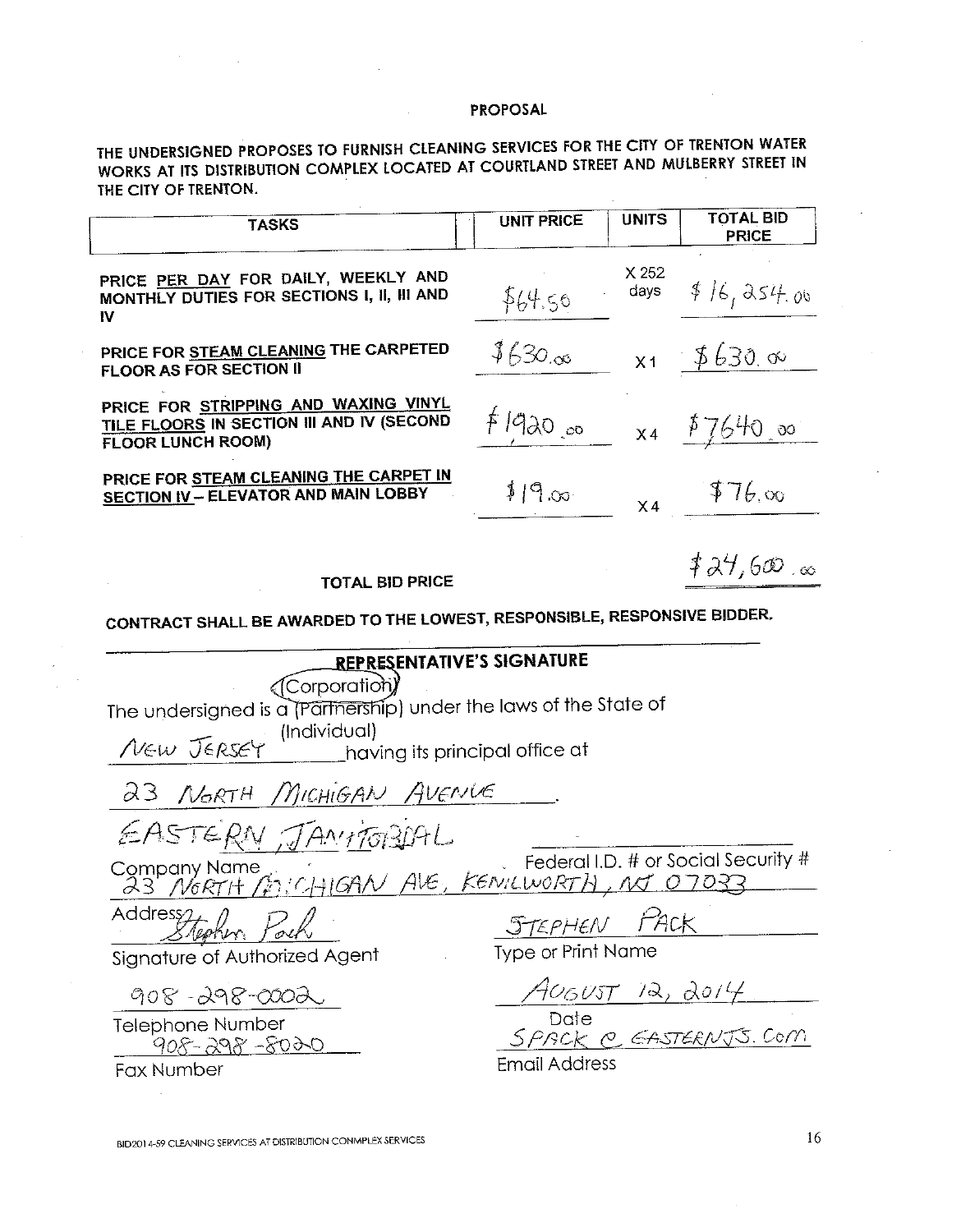THE UNDERSIGNED PROPOSES TO FURNISH CLEANING SERVICES FOR THE CITY OF TRENTON WATER WORKS AT ITS DISTRIBUTION COMPLEX LOCATED AT COURTLAND STREET AND MULBERRY STREET IN THE CITY OF TRENTON.

| <b>TASKS</b>                                                                                                                                                                      | <b>UNIT PRICE</b>         | <b>UNITS</b>   | <b>TOTAL BID</b><br><b>PRICE</b>    |  |  |
|-----------------------------------------------------------------------------------------------------------------------------------------------------------------------------------|---------------------------|----------------|-------------------------------------|--|--|
| PRICE PER DAY FOR DAILY, WEEKLY AND<br>MONTHLY DUTIES FOR SECTIONS I, II, III AND<br>N                                                                                            | $72-$                     | X 252<br>days  | 23.552                              |  |  |
| PRICE FOR STEAM CLEANING THE CARPETED<br><b>FLOOR AS FOR SECTION II</b>                                                                                                           | 500                       | X <sub>1</sub> | 500                                 |  |  |
| PRICE FOR STRIPPING AND WAXING VINYL<br>TILE FLOORS IN SECTION III AND IV (SECOND<br><b>FLOOR LUNCH ROOM)</b>                                                                     | 170                       | $\times 4$     |                                     |  |  |
| PRICE FOR STEAM CLEANING THE CARPET IN<br><b>SECTION IV - ELEVATOR AND MAIN LOBBY</b>                                                                                             | 5 O                       | X4             |                                     |  |  |
| <b>TOTAL BID PRICE</b>                                                                                                                                                            |                           |                | 732                                 |  |  |
| CONTRACT SHALL BE AWARDED TO THE LOWEST, RESPONSIBLE, RESPONSIVE BIDDER.                                                                                                          |                           |                |                                     |  |  |
| REPRESENTATIVE'S SIGNATURE<br>(Corporatio <u>n</u> )<br>The undersigned is a (Partnership) under the laws of the State of<br>(Individual)<br>EN<br>having its principal office at |                           |                |                                     |  |  |
| Lethbridge Plaza #4, Mahwah.                                                                                                                                                      |                           |                |                                     |  |  |
| Company National Pacific Maintenance Co.<br>One Lethbridge Plaza, Suite #4                                                                                                        |                           |                | Federal I.D. # or Social Security # |  |  |
| <b>Address</b><br>Mahwah, NJ 07430                                                                                                                                                |                           | Jin B. Kim     |                                     |  |  |
| Signature of Authorized Agent                                                                                                                                                     | <b>Type or Print Name</b> |                |                                     |  |  |
| Telephone Number<br>$-529 - 1818$                                                                                                                                                 | Date                      |                | <u>yn hoo, Com</u>                  |  |  |
| <b>Fax Number</b><br>201-520-1816                                                                                                                                                 | Email Address             |                |                                     |  |  |

 $\sim$ 

BID2014-59 CLEANING SERVICES AT DISTRIBUTION CONMPLEX SERVICES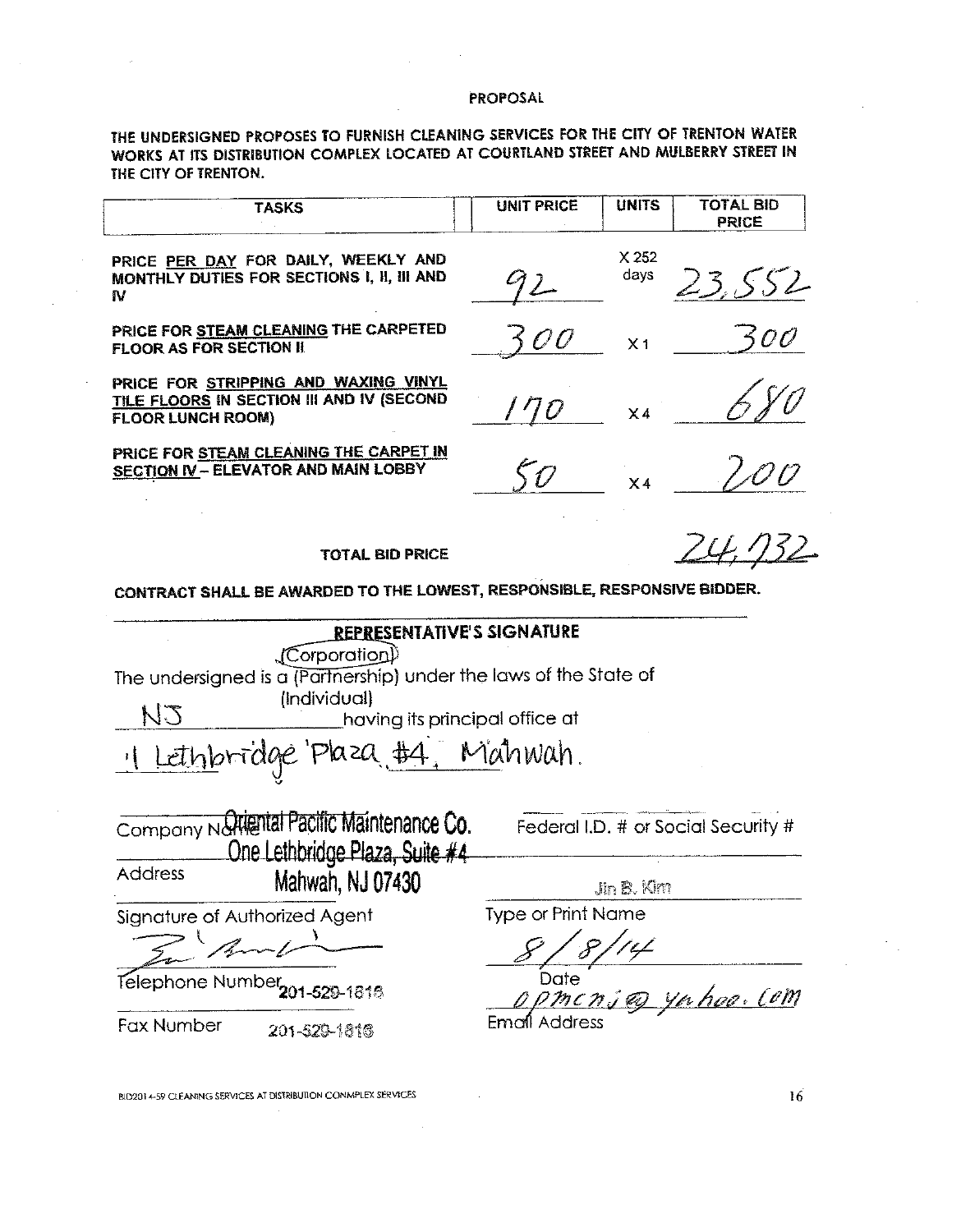THE UNDERSIGNED PROPOSES TO FURNISH CLEANING SERVICES FOR THE CITY OF TRENTON WATER WORKS AT ITS DISTRIBUTION COMPLEX LOCATED AT COURTLAND STREET AND MULBERRY STREET IN THE CITY OF TRENTON.

| <b>TASKS</b>                                                                                                                                                                                                     | <b>UNIT PRICE</b>                                                     | <b>UNITS</b>   | <b>TOTAL BID</b><br><b>PRICE</b>    |
|------------------------------------------------------------------------------------------------------------------------------------------------------------------------------------------------------------------|-----------------------------------------------------------------------|----------------|-------------------------------------|
| PRICE PER DAY FOR DAILY, WEEKLY AND<br>MONTHLY DUTIES FOR SECTIONS I, II, III AND<br>IV                                                                                                                          | 87.00                                                                 | X 252<br>days  |                                     |
| PRICE FOR STEAM CLEANING THE CARPETED<br><b>FLOOR AS FOR SECTION II</b>                                                                                                                                          | 300.00                                                                | X <sub>1</sub> | 21,924.00                           |
| PRICE FOR STRIPPING AND WAXING VINYL<br>TILE FLOORS IN SECTION III AND IV (SECOND<br><b>FLOOR LUNCH ROOM)</b>                                                                                                    | 625.00                                                                | X <sub>4</sub> | 2500.00                             |
| PRICE FOR STEAM CLEANING THE CARPET IN<br><b>SECTION IV - ELEVATOR AND MAIN LOBBY</b>                                                                                                                            | 100.00                                                                | X <sub>4</sub> | 400,00                              |
| <b>TOTAL BID PRICE</b>                                                                                                                                                                                           |                                                                       |                | 25,124.88                           |
| CONTRACT SHALL BE AWARDED TO THE LOWEST, RESPONSIBLE, RESPONSIVE BIDDER.                                                                                                                                         |                                                                       |                |                                     |
| <b>REPRESENTATIVE'S SIGNATURE</b><br>(Corporation)<br>The undersigned is a (Partnership) under the laws of the State of<br>(Individual)<br>DZ<br>having its principal office at<br>990 Spruce ST<br>Lawrencentle | $\bigcup \bigcup$                                                     |                |                                     |
| Air Clean Building<br><u>Jervicies</u><br>Company Name<br>Lawsenceville<br>$\sum_{i=1}^{\infty}$<br>990 SPruce<br>Address)<br>Signature of Authorized Agent                                                      | 150000<br>Joseph A Nanfiedo<br><b>Type or Print Name</b>              |                | Federal I.D. # or Social Security # |
| 609 695 1010<br><b>Telephone Number</b><br>609 695 1022<br><b>Fax Number</b>                                                                                                                                     | $8 - 11 - 14$<br>Date<br><u>bespe auctoannul com</u><br>Email Address |                |                                     |
|                                                                                                                                                                                                                  |                                                                       |                |                                     |

 $\sim$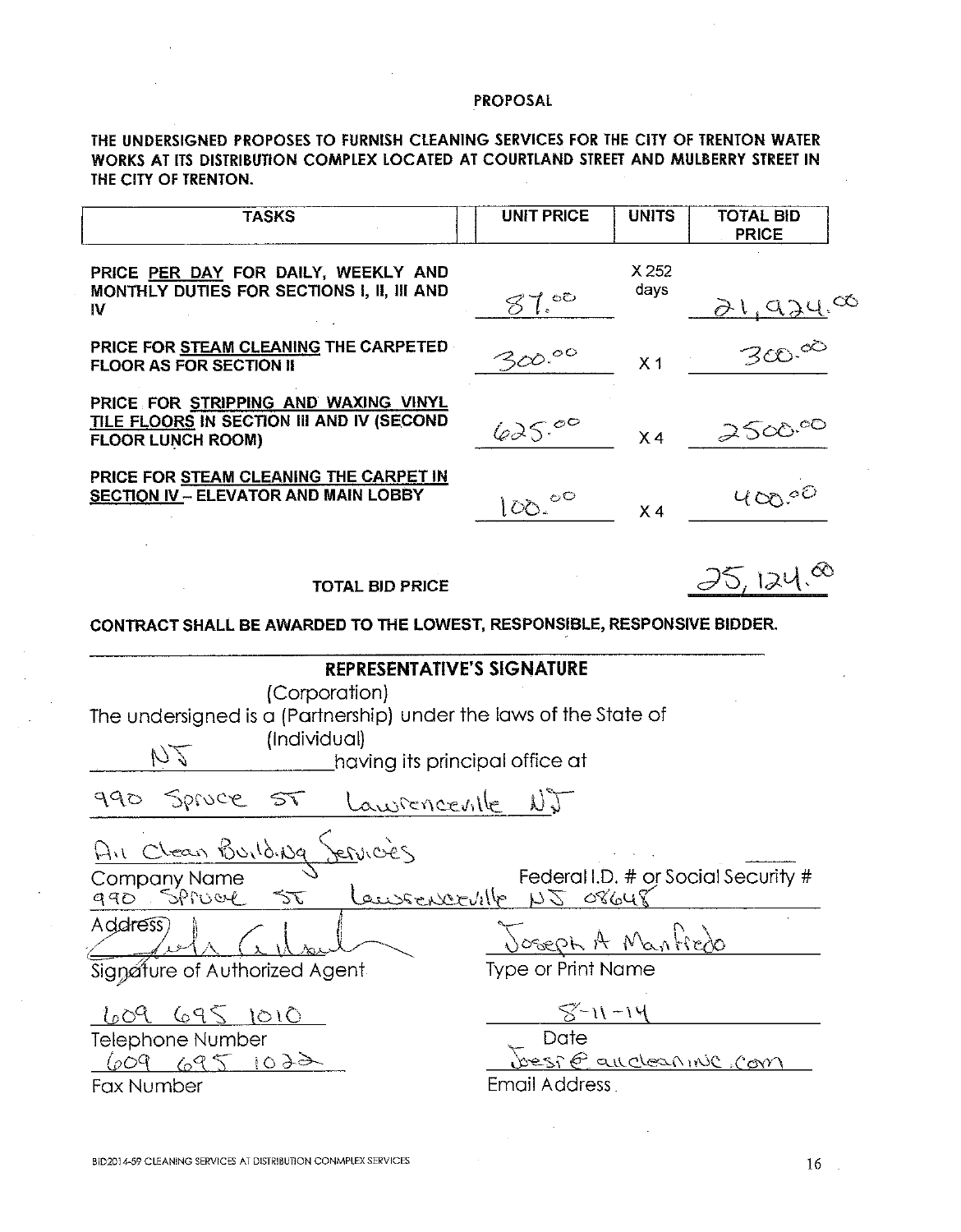THE UNDERSIGNED PROPOSES TO FURNISH CLEANING SERVICES FOR THE CITY OF TRENTON WATER WORKS AT ITS DISTRIBUTION COMPLEX LOCATED AT COURTLAND STREET AND MULBERRY STREET IN THE CITY OF TRENTON.

| <b>TASKS</b>                                                                                                  | <b>UNIT PRICE</b> | <b>UNITS</b>   | <b>TOTAL BID</b><br><b>PRICE</b> |
|---------------------------------------------------------------------------------------------------------------|-------------------|----------------|----------------------------------|
| PRICE PER DAY FOR DAILY, WEEKLY AND<br>MONTHLY DUTIES FOR SECTIONS I, II, III AND<br>IV                       | 49150             | X252<br>days   | $$23.058$ $^{\circ}$             |
| PRICE FOR STEAM CLEANING THE CARPETED<br><b>FLOOR AS FOR SECTION II</b>                                       | $*_{300}$ or      | X <sub>1</sub> | 300.°°                           |
| PRICE FOR STRIPPING AND WAXING VINYL<br>TILE FLOORS IN SECTION III AND IV (SECOND<br><b>FLOOR LUNCH ROOM)</b> | $695$ or          | X <sub>4</sub> | 2.780.09                         |
| PRICE FOR STEAM CLEANING THE CARPET IN<br><b>SECTION IV - ELEVATOR AND MAIN LOBBY</b>                         | 85.00             | X 4            | 340e                             |

**TOTAL BID PRICE** 

 $426.478.00$ 

CONTRACT SHALL BE AWARDED TO THE LOWEST, RESPONSIBLE, RESPONSIVE BIDDER.

# REPRESENTATIVE'S SIGNATURE

 $\sqrt{\text{Corporation}}$ 

The undersigned is a (Partnership) under the laws of the State of (Individual)

New JERSEY having its principal office at

SOI CAMBRIA AVENUE - SUITE 131, BENSALEM, PA 19020-7213.

CNS CLEANING CO., INC.

Federal I.D. # or Social Security # **Company Name**  $A$ VENUE - SUTTE 131, BENSALEM, PA 19020-7213 501 CAMBRIA

Address

Signature of Authorized Agent

856-488-8883

**Telephone Number**  $856 - 488 - 5538$ 

**Fax Number** 

Aupray R. Smith

**Type or Print Name** 

 $8/7/14$ 

 $\overline{Date}$ Date<br><u>cnsoleaning</u> core ad.com

**Email Address** 

BID2014-59 CLEANING SERVICES AT DISTRIBUTION CONMPLEX SERVICES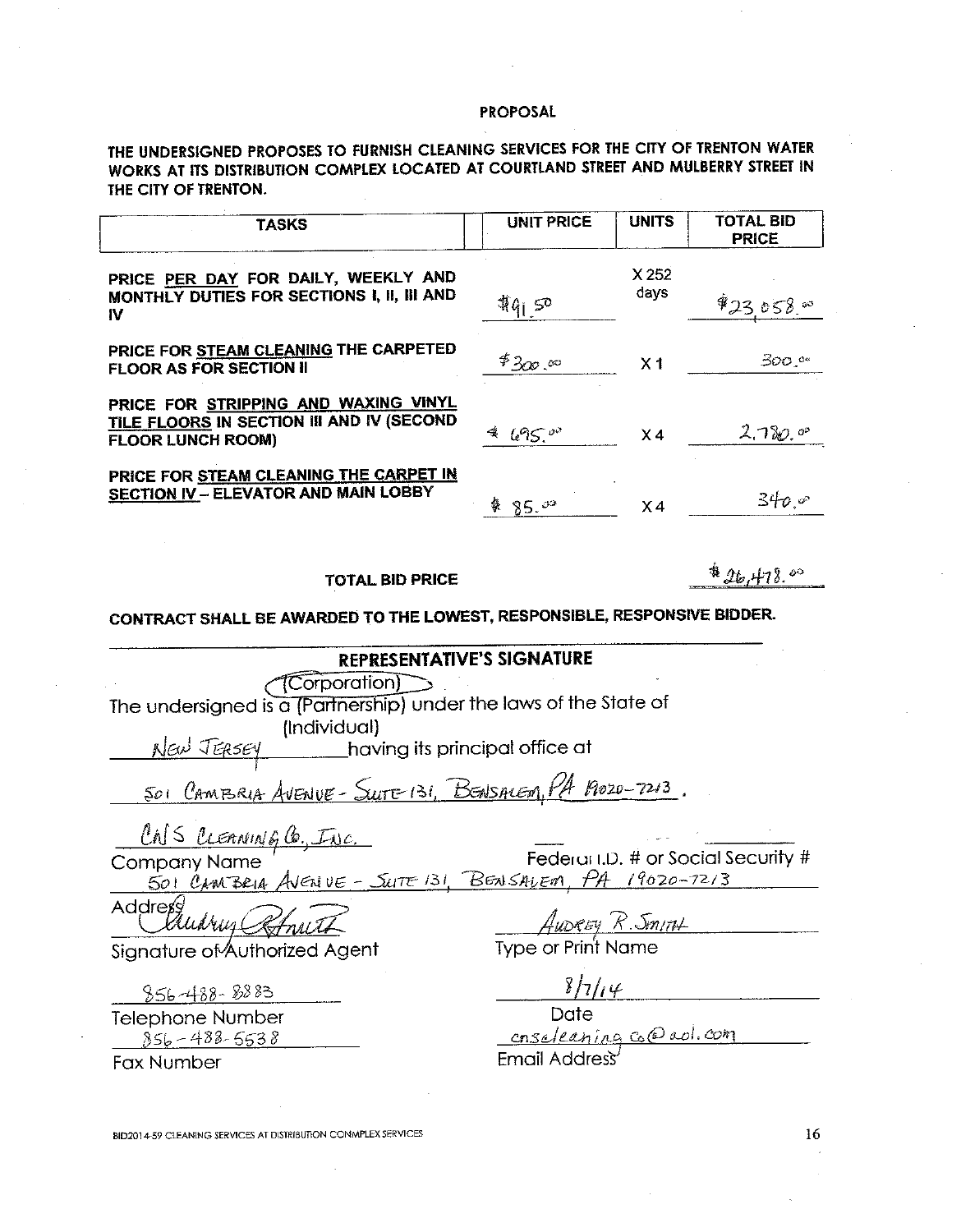THE UNDERSIGNED PROPOSES TO FURNISH CLEANING SERVICES FOR THE CITY OF TRENTON WATER WORKS AT ITS DISTRIBUTION COMPLEX LOCATED AT COURTLAND STREET AND MULBERRY STREET IN THE CITY OF TRENTON.

| <b>TASKS</b>                                                                                                  | <b>UNIT PRICE</b> | <b>UNITS</b>   | <b>TOTAL BID</b><br><b>PRICE</b> |
|---------------------------------------------------------------------------------------------------------------|-------------------|----------------|----------------------------------|
| PRICE PER DAY FOR DAILY, WEEKLY AND<br>MONTHLY DUTIES FOR SECTIONS I, II, III AND<br>ΙV                       | 95.00             | X 252<br>days  | 23,940.00                        |
| PRICE FOR STEAM CLEANING THE CARPETED<br><b>FLOOR AS FOR SECTION II</b>                                       | 500.00            | X <sub>1</sub> | 500.00                           |
| PRICE FOR STRIPPING AND WAXING VINYL<br>TILE FLOORS IN SECTION III AND IV (SECOND<br><b>FLOOR LUNCH ROOM)</b> | 400.00            |                | $X4 \int_{0}^{1}600.80$          |
| PRICE FOR STEAM CLEANING THE CARPET IN<br>SECTION IV - ELEVATOR AND MAIN LOBBY                                | 300.00            |                | $X4$ 1,200.00                    |

**TOTAL BID PRICE** 

 $27240.00$ 

CONTRACT SHALL BE AWARDED TO THE LOWEST, RESPONSIBLE, RESPONSIVE BIDDER.

# **REPRESENTATIVE'S SIGNATURE**

(Corporation)

The undersigned is a (Partnership) under the laws of the State of (Individual)

New Jessey having its principal office at

646 A Third St. Bridgewater NJ 08807

Trussillo Clean Sus. **Company Name** 

Address

Signature of Authorized Agent

 $(908)526 - 1090$ 

**Telephone Number** 

**Fax Number** 

Federal I.D. # or Social Security #

Marco Gutierrez **Type or Print Name** 

 $\frac{8/13/14}{\frac{\text{Date}}{\text{True}}\text{Date}}$ Trujillo 50 Ohotmail. Com

BID2014-59 CLEANING SERVICES AT DISTRIBUTION CONMPLEX SERVICES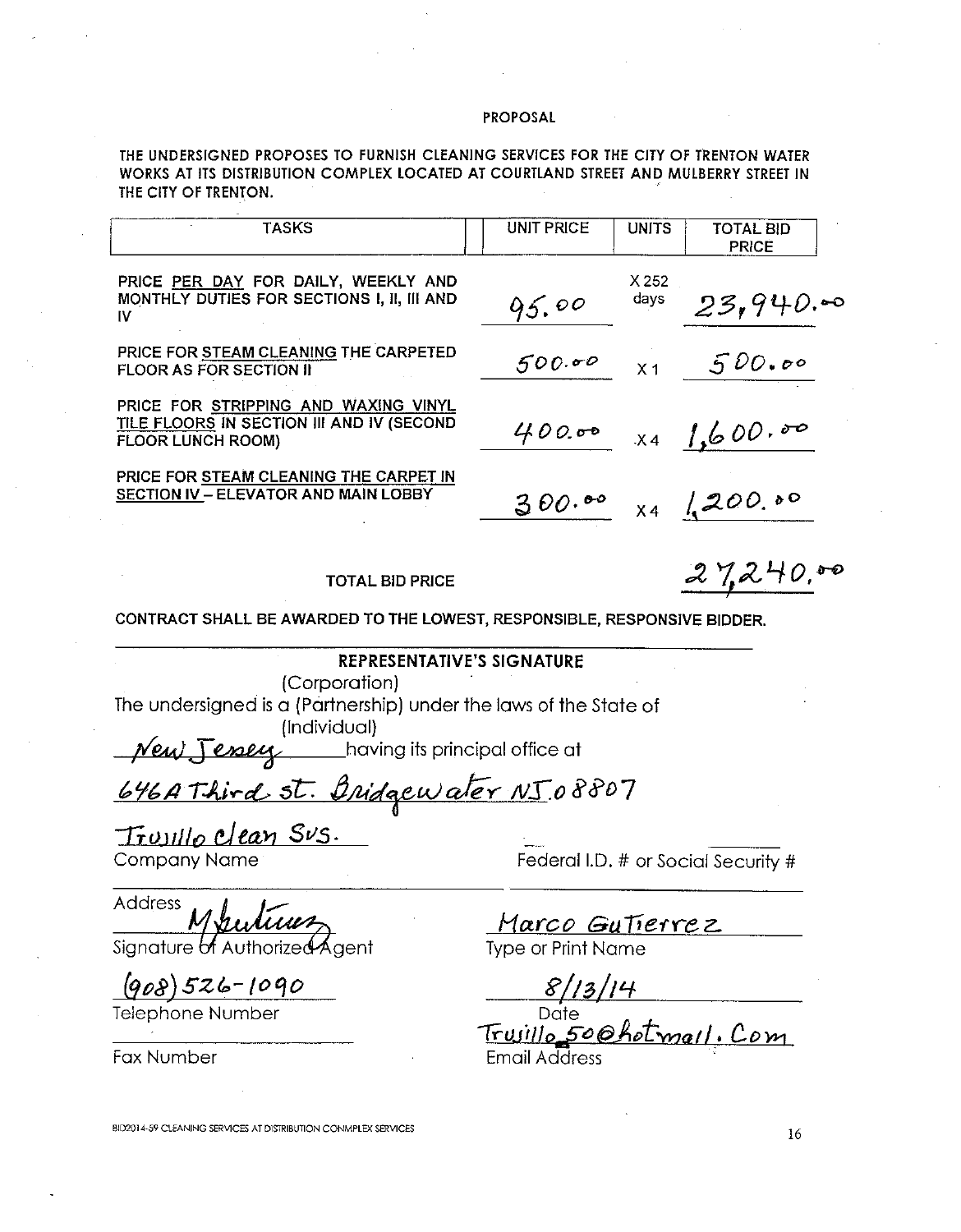THE UNDERSIGNED PROPOSES TO FURNISH CLEANING SERVICES FOR THE CITY OF TRENTON WATER WORKS AT ITS DISTRIBUTION COMPLEX LOCATED AT COURTLAND STREET AND MULBERRY STREET IN THE CITY OF TRENTON.

| <b>TASKS</b>                                                                                                                                                              | <b>UNIT PRICE</b>                                                               | <b>UNITS</b>  | <b>TOTAL BID</b><br><b>PRICE</b>    |  |  |  |  |
|---------------------------------------------------------------------------------------------------------------------------------------------------------------------------|---------------------------------------------------------------------------------|---------------|-------------------------------------|--|--|--|--|
| PRICE PER DAY FOR DAILY, WEEKLY AND<br>MONTHLY DUTIES FOR SECTIONS I, II, III AND<br>IV                                                                                   | \$120.89                                                                        | X 252<br>days | 130,464.28                          |  |  |  |  |
| PRICE FOR STEAM CLEANING THE CARPETED<br><b>FLOOR AS FOR SECTION II</b>                                                                                                   |                                                                                 |               | 9480.00 x1 4480.00                  |  |  |  |  |
| PRICE FOR STRIPPING AND WAXING VINYL<br>TILE FLOORS IN SECTION III AND IV (SECOND<br><b>FLOOR LUNCH ROOM)</b>                                                             |                                                                                 |               | $62000$ x4 \$2,520.00               |  |  |  |  |
| PRICE FOR STEAM CLEANING THE CARPET IN<br><b>SECTION IV - ELEVATOR AND MAIN LOBBY</b>                                                                                     |                                                                                 |               | \$200.00 x4 \$800.00                |  |  |  |  |
| <b>TOTAL BID PRICE</b>                                                                                                                                                    |                                                                                 |               | 534,264.28                          |  |  |  |  |
| CONTRACT SHALL BE AWARDED TO THE LOWEST, RESPONSIBLE, RESPONSIVE BIDDER.                                                                                                  |                                                                                 |               |                                     |  |  |  |  |
| <b>REPRESENTATIVE'S SIGNATURE</b><br>(Corporation)<br>The undersigned is a (Partnership) under the laws of the State of<br>(Individual)<br>having its principal office at |                                                                                 |               |                                     |  |  |  |  |
| 2253 Cincinnatus Ans, BX, NY, 10473                                                                                                                                       |                                                                                 |               |                                     |  |  |  |  |
| Milveen Egr Str<br>Company Name<br><b>Address</b><br>Signature of Authorized Agent                                                                                        | nnoths Are BX, NY 14473<br>$D$ r. $M/L$ p $\cap$ F<br><b>Type or Print Name</b> |               | Federal I.D. # or Social Security # |  |  |  |  |
| $57 - 1149$<br>Telephone Number<br>2,4,7, 3,9, 8 - 967)<br>Fax Number                                                                                                     | Date<br><b>Email Address</b>                                                    |               | <u>eKeiot Emsor Com</u>             |  |  |  |  |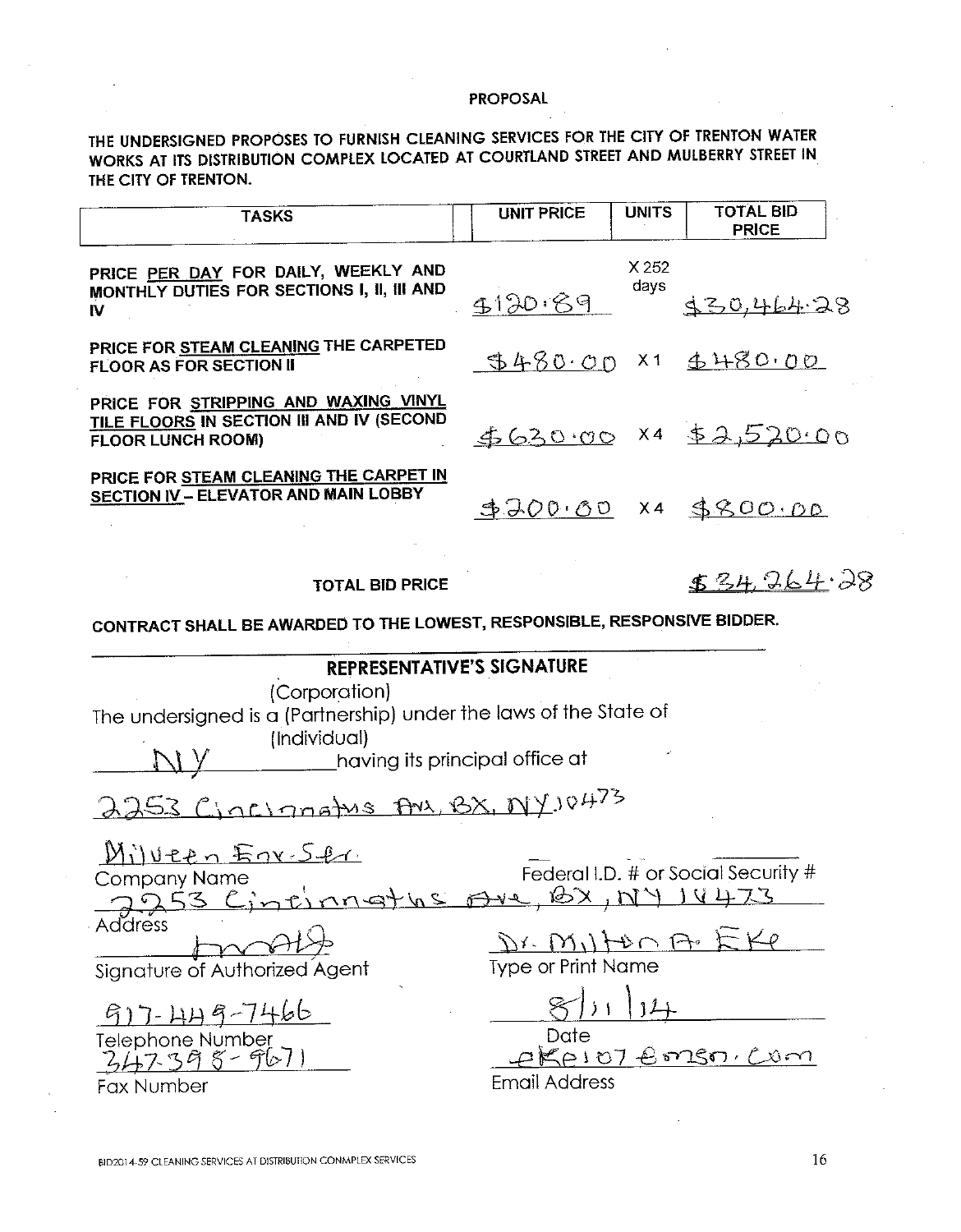THE UNDERSIGNED PROPOSES TO FURNISH CLEANING SERVICES FOR THE CITY OF TRENTON WATER WORKS AT ITS DISTRIBUTION COMPLEX LOCATED AT COURTLAND STREET AND MULBERRY STREET IN THE CITY OF TRENTON.

| <b>TASKS</b>                                                                                                                                     | <b>UNIT PRICE</b>         | <b>UNITS</b>   | <b>TOTAL BID</b><br><b>PRICE</b>    |
|--------------------------------------------------------------------------------------------------------------------------------------------------|---------------------------|----------------|-------------------------------------|
| PRICE PER DAY FOR DAILY, WEEKLY AND                                                                                                              |                           | X252           |                                     |
| MONTHLY DUTIES FOR SECTIONS I, II, III AND<br>IV                                                                                                 | \$114.04                  | days           | \$28,763.28                         |
| PRICE FOR STEAM CLEANING THE CARPETED<br><b>FLOOR AS FOR SECTION II</b>                                                                          | \$1,350                   | X <sub>1</sub> | \$1,350                             |
| PRICE FOR STRIPPING AND WAXING VINYL<br>TILE FLOORS IN SECTION III AND IV (SECOND<br><b>FLOOR LUNCH ROOM)</b>                                    | \$1,125                   | X4             | \$4,500                             |
| PRICE FOR STEAM CLEANING THE CARPET IN<br>SECTION IV - ELEVATOR AND MAIN LOBBY                                                                   | \$150                     | X4             | \$600                               |
| <b>TOTAL BID PRICE</b><br>CONTRACT SHALL BE AWARDED TO THE LOWEST, RESPONSIBLE, RESPONSIVE BIDDER.                                               |                           |                | \$35,213.28                         |
| Corporation<br>The undersigned is a (Partnership) under the laws of the State of<br>(Individual)<br>having its principal office at<br>California |                           |                |                                     |
| Houston, TX                                                                                                                                      |                           |                |                                     |
| ABM Janitorial Services - Northeast, Inc.<br><b>Company Name</b><br>1111 Fannin St. Houston, TX                                                  |                           |                | Federal I.D. # or Social Security # |
| Addifess                                                                                                                                         | <b>Scott Salmirs</b>      |                |                                     |
| Signature of Authorized Agent                                                                                                                    | <b>Type or Print Name</b> |                |                                     |
| 713.210.2100                                                                                                                                     |                           |                |                                     |
| Telephone Number                                                                                                                                 | Date                      |                |                                     |
| Fax Number                                                                                                                                       | <b>Email Address</b>      |                |                                     |
|                                                                                                                                                  |                           |                |                                     |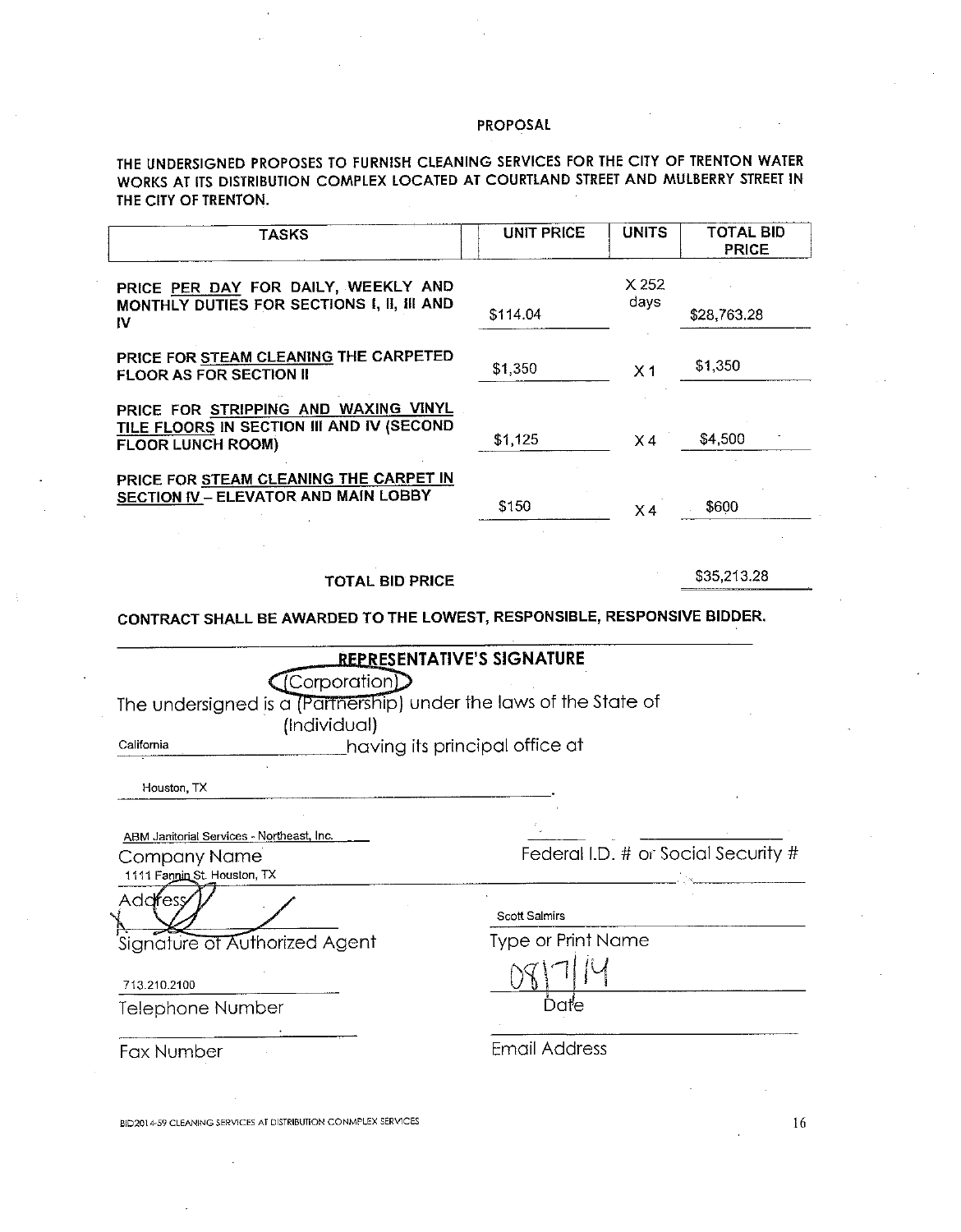THE UNDERSIGNED PROPOSES TO FURNISH CLEANING SERVICES FOR THE CITY OF TRENTON WATER WORKS AT ITS DISTRIBUTION COMPLEX LOCATED AT COURTLAND STREET AND MULBERRY STREET IN THE CITY OF TRENTON.

| <b>TASKS</b>                                                                                                                                                                                | <b>UNIT PRICE</b>            | <b>UNITS</b>   | <b>TOTAL BID</b><br><b>PRICE</b>               |
|---------------------------------------------------------------------------------------------------------------------------------------------------------------------------------------------|------------------------------|----------------|------------------------------------------------|
| PRICE PER DAY FOR DAILY, WEEKLY AND<br>MONTHLY DUTIES FOR SECTIONS I, II, III AND<br>IV                                                                                                     |                              | X 252<br>days  |                                                |
| PRICE FOR STEAM CLEANING THE CARPETED<br><b>FLOOR AS FOR SECTION II</b>                                                                                                                     | $\bigcirc$                   | X <sub>1</sub> |                                                |
| PRICE FOR STRIPPING AND WAXING VINYL<br>TILE FLOORS IN SECTION III AND IV (SECOND<br><b>FLOOR LUNCH ROOM)</b>                                                                               |                              | X <sub>4</sub> | $\frac{1}{2}$<br>72.64                         |
| PRICE FOR STEAM CLEANING THE CARPET IN<br><b>SECTION IV - ELEVATOR AND MAIN LOBBY</b>                                                                                                       | $\mathbf{H}$                 | X <sub>4</sub> |                                                |
| <b>TOTAL BID PRICE</b>                                                                                                                                                                      |                              |                |                                                |
| CONTRACT SHALL BE AWARDED TO THE LOWEST, RESPONSIBLE, RESPONSIVE BIDDER.                                                                                                                    |                              |                |                                                |
| <b>REPRESENTATIVE'S SIGNATURE</b><br>(Corporation)<br>The undersigned is a (Partnership) under the laws of the State of<br>(Individual)<br>Nard<br>having its principal office at<br>273.00 |                              |                |                                                |
| bbnsville NJ O8691                                                                                                                                                                          |                              |                |                                                |
| Sworthand Nunez Croup Inc<br>Company Name<br>Robbinsville NJ<br>≠<br>ร๊๕∕แ<br>Address<br>j i<br>Signature of Authorized Agent                                                               | $C_W2$<br>Type or Print Name |                | Federal I.D. # or Social Security #<br>hHerson |
| Telephone Number<br>$2a$ ml<br>Fax Number                                                                                                                                                   | <b>Date</b><br>Email Address |                | Sworth and nonthe Com                          |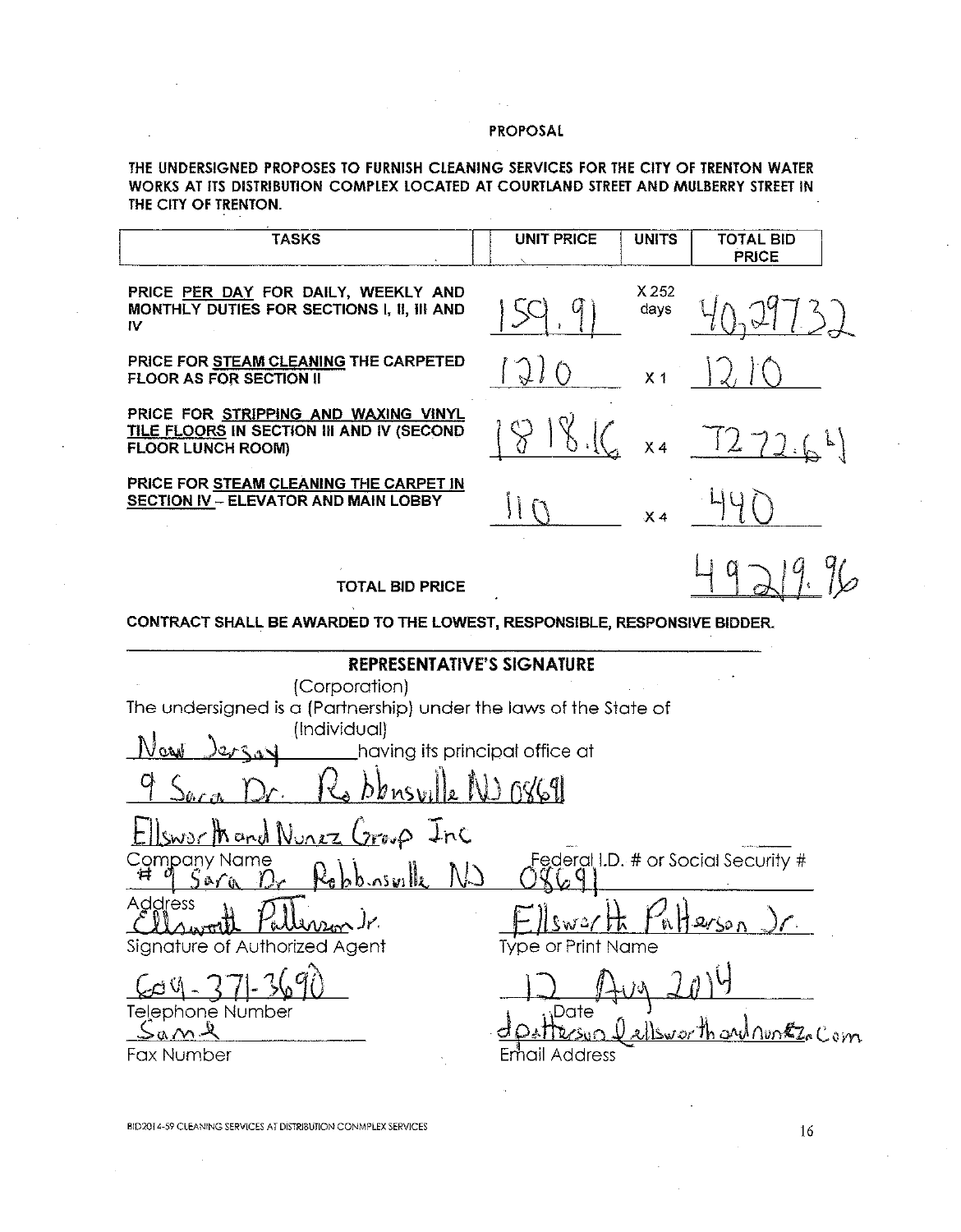THE UNDERSIGNED PROPOSES TO FURNISH CLEANING SERVICES FOR THE CITY OF TRENTON WATER WORKS AT ITS DISTRIBUTION COMPLEX LOCATED AT COURTLAND STREET AND MULBERRY STREET IN THE CITY OF TRENTON.

| <b>TASKS</b>                                                                                                                                                       | <b>UNIT PRICE</b> | <b>UNITS</b>             | <b>TOTAL BID</b><br><b>PRICE</b> |  |  |
|--------------------------------------------------------------------------------------------------------------------------------------------------------------------|-------------------|--------------------------|----------------------------------|--|--|
| PRICE PER DAY FOR DAILY, WEEKLY AND<br>MONTHLY DUTIES FOR SECTIONS I, II, III AND<br>IV                                                                            | I00               | X <sub>252</sub><br>days |                                  |  |  |
| PRICE FOR STEAM CLEANING THE CARPETED<br><b>FLOOR AS FOR SECTION II</b>                                                                                            |                   | X <sub>1</sub>           |                                  |  |  |
| PRICE FOR STRIPPING AND WAXING VINYL<br>TILE FLOORS IN SECTION III AND IV (SECOND<br><b>FLOOR LUNCH ROOM)</b>                                                      | 760               | X4                       |                                  |  |  |
| PRICE FOR STEAM CLEANING THE CARPET IN<br><b>SECTION IV - ELEVATOR AND MAIN LOBBY</b>                                                                              |                   |                          | x4 2,600                         |  |  |
| <b>TOTAL BID PRICE</b>                                                                                                                                             |                   |                          |                                  |  |  |
| CONTRACT SHALL BE AWARDED TO THE LOWEST, RESPONSIBLE, RESPONSIVE BIDDER.                                                                                           |                   |                          |                                  |  |  |
| REPRESENTATIVE'S SIGNATURE<br>(Corporation)<br>The undersigned is a (Partnership) under the laws of the State of<br>(Individual)<br>having its principal office at |                   |                          |                                  |  |  |
| MAIN SI Palayny, N.T.OTOB5                                                                                                                                         |                   |                          |                                  |  |  |

01065 Address

of Authorized Agent Signature

nber íone Nui x Number

Federal I.D. # or Social Security #

Type or Print Name

Michellostavbrightservices.com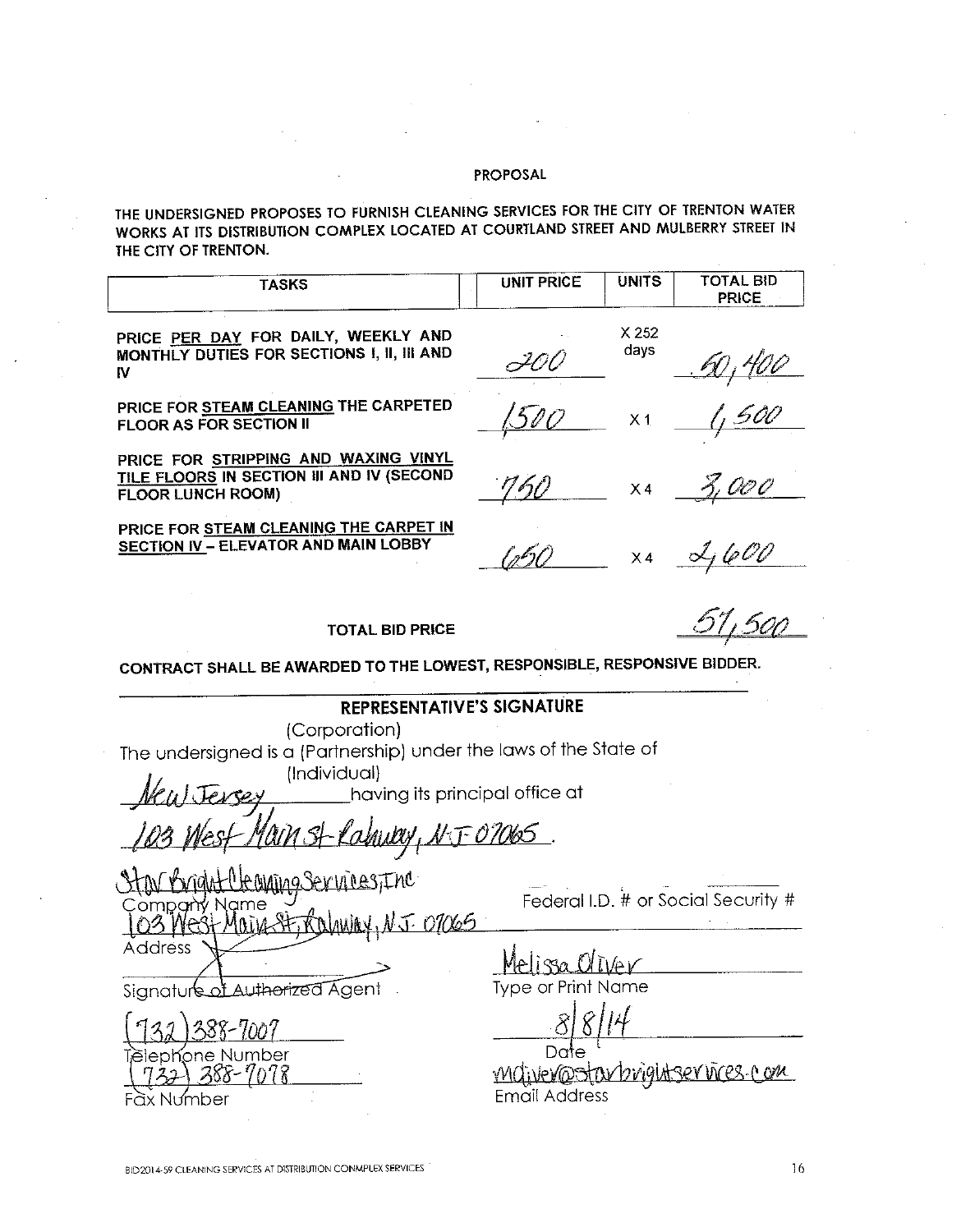THE UNDERSIGNED PROPOSES TO FURNISH CLEANING SERVICES FOR THE CITY OF TRENTON WATER WORKS AT ITS DISTRIBUTION COMPLEX LOCATED AT COURTLAND STREET AND MULBERRY STREET IN THE CITY OF TRENTON.

| <b>TASKS</b>                                                                                                      | <b>UNITS</b><br>TOTAL BID<br><b>UNIT PRICE</b><br><b>PRICE</b>        |
|-------------------------------------------------------------------------------------------------------------------|-----------------------------------------------------------------------|
| PRICE PER DAY FOR DAILY, WEEKLY AND<br>MONTHLY DUTIES FOR SECTIONS I, II, III AND $\mathscr{A}_\mathscr{I}$<br>IV | X 252<br>Q.<br>days<br>50,916.<br>20205                               |
| PRICE FOR STEAM CLEANING THE CARPETED<br><b>FLOOR AS FOR SECTION II</b>                                           | 8,500.<br>9,500.<br>X1                                                |
| PRICE FOR STRIPPING AND WAXING VINYL<br>TILE FLOORS IN SECTION III AND IV (SECOND<br><b>FLOOR LUNCH ROOM)</b>     | 50<br>$3.809 - x4$ 15, 216.                                           |
| PRICE FOR STEAM CLEANING THE CARPET IN<br>SECTION IV - ELEVATOR AND MAIN LOBBY                                    | $280$ x $\frac{1}{20}$ x                                              |
| <b>TOTAL BID PRICE</b>                                                                                            | 70,752                                                                |
| CONTRACT SHALL BE AWARDED TO THE LOWEST, RESPONSIBLE, RESPONSIVE BIDDER.                                          |                                                                       |
| <b>EREPRESENTATIVE'S SIGNATURE</b>                                                                                |                                                                       |
| (Corporation)                                                                                                     |                                                                       |
| The undersigned is a (Partnership) under the laws of the State of                                                 |                                                                       |
| (Individual)<br>having its principal office at                                                                    |                                                                       |
|                                                                                                                   |                                                                       |
| $Cheffast$ $f$ . Philade (phia, Pa 19106                                                                          |                                                                       |
| <u>Jean Tech Services</u> , Inc.                                                                                  |                                                                       |
| Company Name                                                                                                      | Name<br>Chestnut 54. Philadelphia Federal I.D. # or Social Security # |
| Address                                                                                                           | Kevin Conourr                                                         |
| Signature of Authorized Agent                                                                                     | Type or Print Name                                                    |
| 215.829.4465                                                                                                      |                                                                       |
|                                                                                                                   | Date by Connect Communication                                         |
| Telephone Number<br>$215 - 925 - 1525$                                                                            |                                                                       |
| Fax Number                                                                                                        | Email Address                                                         |
|                                                                                                                   |                                                                       |

 $\bar{\lambda}$